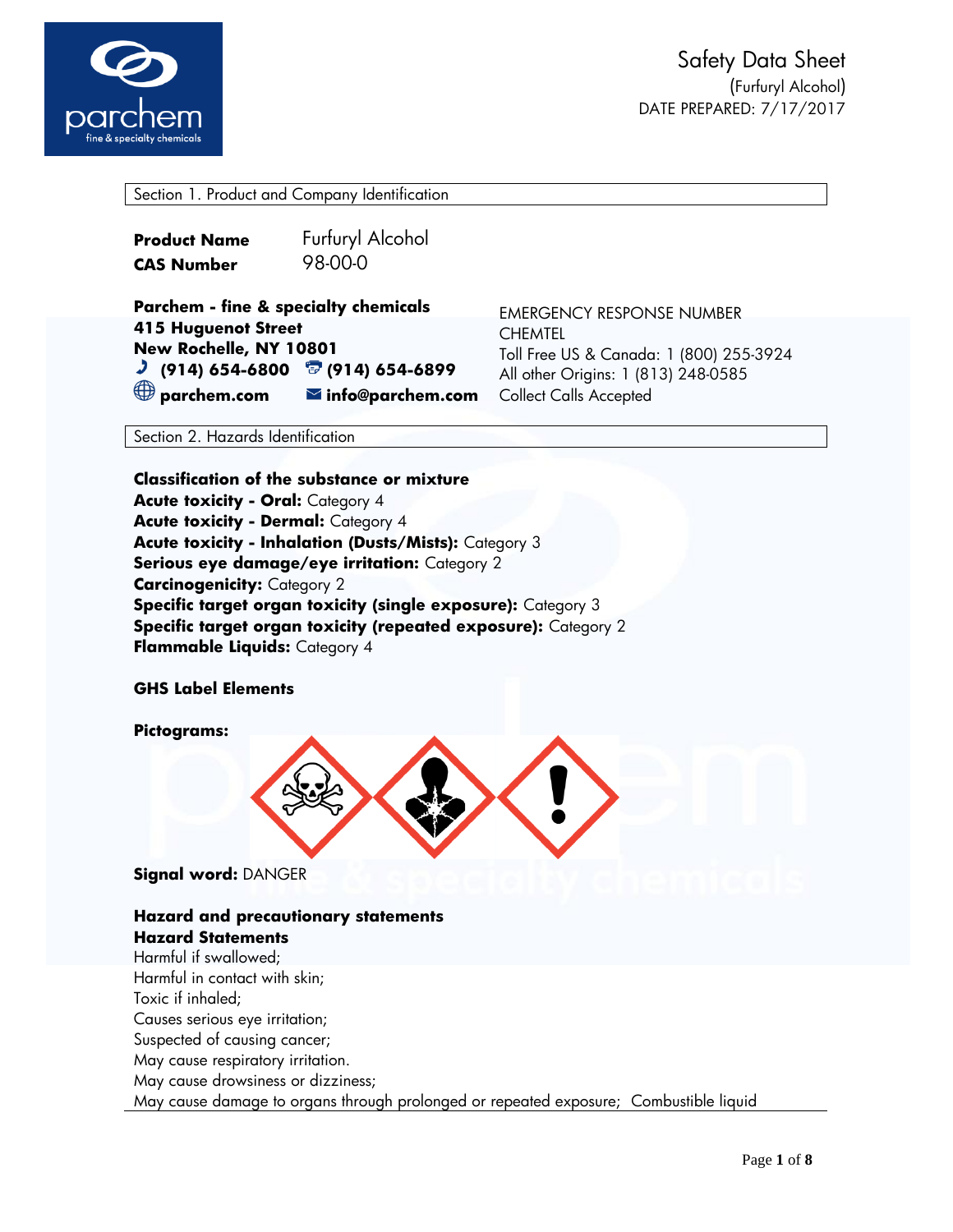

## **Precautionary Statements Prevention**

Obtain special instructions before use Do not handle until all safety precautions have been read and understood Use personal protective equipment as required Wash face, hands and any exposed skin thoroughly after handling Do not eat, drink or smoke when using this product Use only outdoors or in a well-ventilated area Wear eye/face protection Do not breathe dust/fume/gas/mist/vapors/spray Keep away from heat/sparks/open flames/hot surfaces. - No smoking Keep cool **Response** If exposed or concerned: Get medical advice/attention IF IN EYES: Rinse cautiously with water for several minutes. Remove contact lenses, if present and easy to do. Continue rinsing If eye irritation persists: Get medical advice/attention IF ON SKIN: Wash with plenty of soap and water Call a poison center or doctor/physician if you feel unwell Wash contaminated clothing before reuse IF INHALED: Remove victim to fresh air and keep at rest in a position comfortable for breathing Call a POISON CENTER or doctor/physician IF SWALLOWED: Call a POISON CENTER or doctor/physician if you feel unwell Rinse mouth IN CASE OF FIRE: Use CO $_2$ , dry chemical, or foam for extinction **Storage** Store locked up Store in a well-ventilated place. Keep container tightly closed **Disposal** Dispose of contents/container to an approved waste disposal plant

**Other Hazards:** Harmful to aquatic life with long lasting effects

| Section 3. Composition / Information on Ingredients |  |
|-----------------------------------------------------|--|
|                                                     |  |

| <b>Common Name</b> |  |
|--------------------|--|
| Synonym(s)         |  |

**Furfuryl Alcohol Synonym(s)** 2-Furanmethanol; Furan-2-ylmethanol; 2-Furan carbinol; Furfural alcohol; 2- Furyl carbinol; 2-Furyl methanol; 2-Hydroxymethyl furan

**CAS Number** 98-00-0

| I COMPONENT      | <b>CAS NUMBER</b> | <b>CONCENTRATION</b> |
|------------------|-------------------|----------------------|
| Furfuryl Alcohol | 98-00-0           | >98%                 |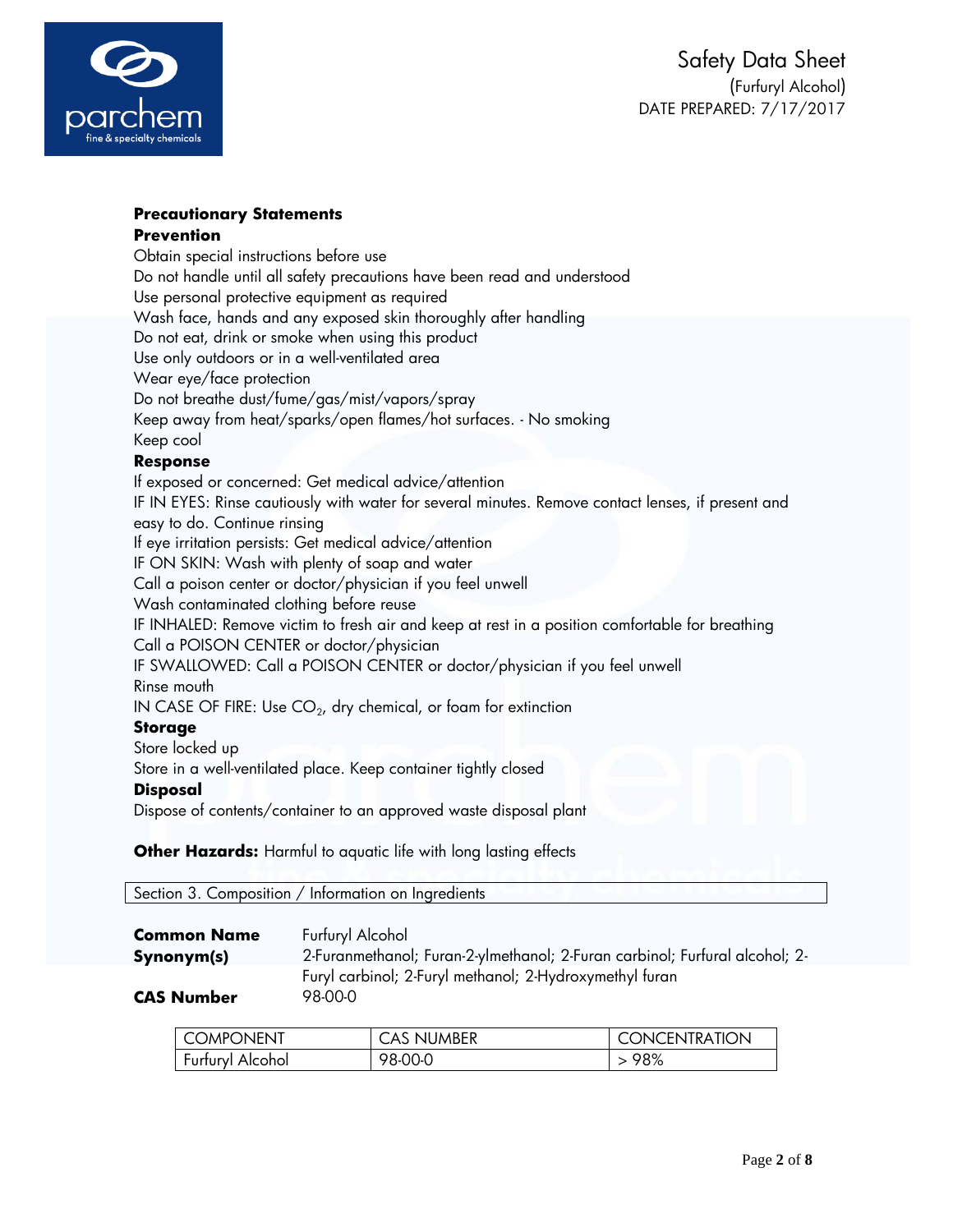

Section 4. First Aid Measures

#### **First Aid Measures**

**Eye Contact:** Rinse cautiously with water for several minutes. Remove contact lenses, if present and easy to do. Continue rinsing. If eye irritation persists: Get medical advice/attention. **Skin Contact:** Wash off immediately with plenty of water. Take off contaminated clothing. Wash contaminated clothing before reuse. Call a physician if you feel unwell. **Inhalation:** Remove to fresh air. Get medical attention if you feel unwell. **Ingestion:** Rinse mouth. Get medical attention if you feel unwell.

### **Most important symptoms and effects**

**Symptoms:** May cause irritation to the mucous membranes and upper respiratory tract. Overexposure by inhalation may cause CNS depression- drowsiness, dizziness, confusion or loss of coordination. May cause skin and eye irritation.

**Indication of any immediate medical attention and special treatment needed Notes to Physician:** Treat symptomatically.

Section 5. Firefighting Measures

**Suitable Extinguishing Media:** Alcohol resistant foam. Water. Carbon dioxide (CO<sub>2</sub>). Powder. **Unsuitable Extinguishing Media:** Not determined.

**Specific Hazards Arising from the Chemical:** Emits toxic fumes under fire conditions. **Hazardous Combustion Products:** Carbon oxides.

**Protective equipment and precautions for firefighters:** As in any fire, wear self-contained breathing apparatus pressure-demand, MSHA/NIOSH (approved or equivalent) and full protective gear. Use water spray to keep fire-exposed containers cool.

Section 6. Accidental Release Measures

#### **Personal precautions, protective equipment, and emergency procedures**

**Personal Precautions:** Ventilate affected area. Wear protective gloves. Wear impermeable boots. Use a filter respirator for organic vapors (filter type A). Wear safety goggles. **Environmental Precautions:** See Section 12 for additional Ecological Information. Do not allow material to enter soil or surface water.

### **Methods and material for containment and cleaning up**

**Methods for Containment:** Prevent further leakage or spillage if safe to do so. **Methods for Clean-Up:** Vacuum up the spilled material. Wash spill area with plenty of water. For small spills, absorb with sand, clay, or other inert absorbent. Dispose of in accordance with federal, state and local regulations.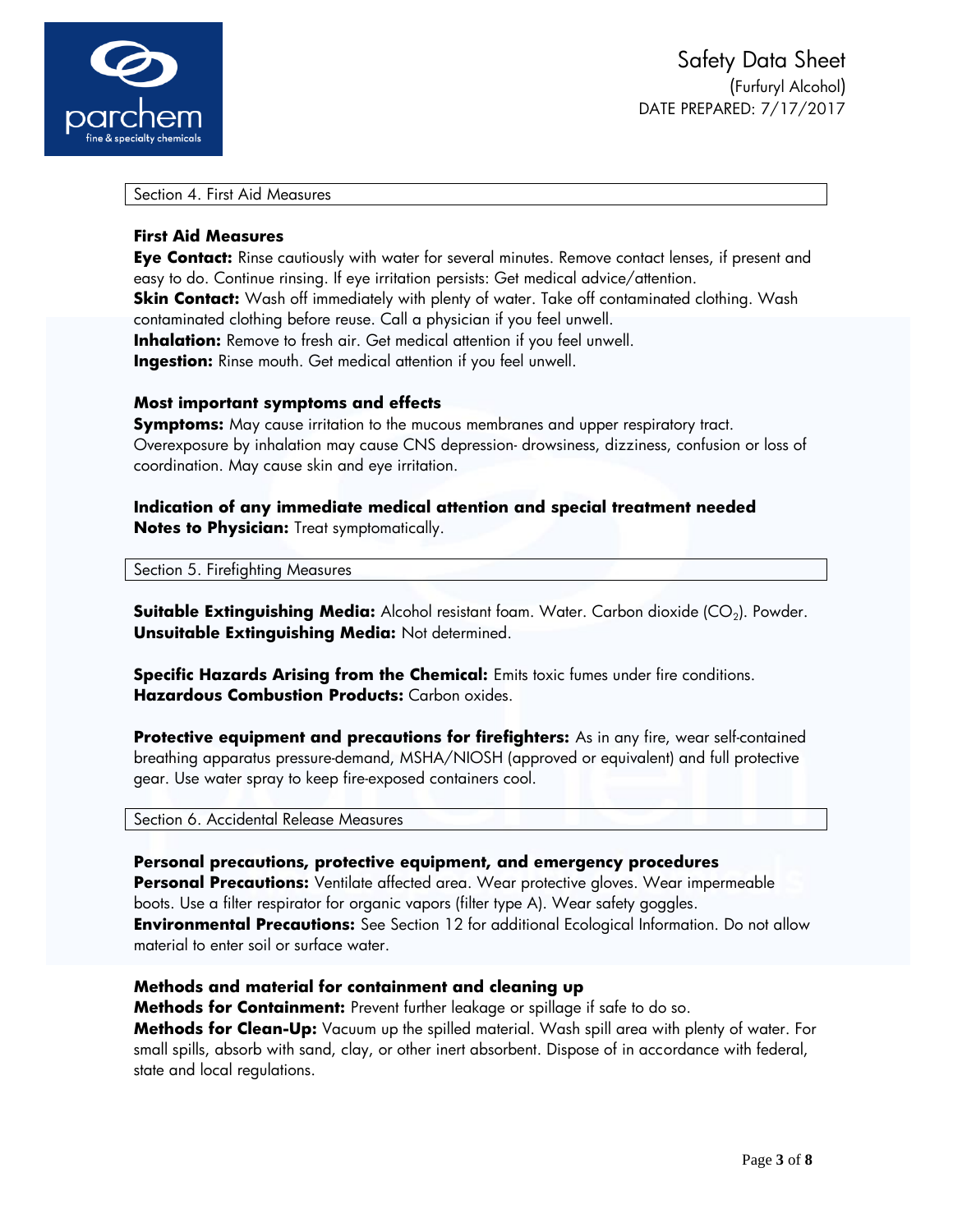

Section 7. Handling and Storage

## **Precautions for safe handling**

**Advice on Safe Handling:** Obtain special instructions before use. Do not handle until all safety precautions have been read and understood. Use personal protection recommended in Section 8. Wash thoroughly after handling. Do not eat, drink or smoke when using this product. Do not breathe dust/fume/gas/mist/vapors/spray. Use only in well-ventilated areas. Keep away from heat/sparks/open flames/hot surfaces. - No smoking.

## **Conditions for safe storage, including any incompatibilities**

**Storage Conditions:** Keep containers tightly closed in a dry, cool and well-ventilated place. Store away from incompatible materials. Storage temperature: 20 °C. Store locked up. **Incompatible Materials:** Oxidizers. Strong acids.

Section 8. Exposure Controls / Personal Protection

#### **Exposure Guidelines**

| <b>Chemical name</b> | <b>ACGIH TLV</b> | <b>OSHA PEL</b>          | <b>NIOSH IDLH</b> |
|----------------------|------------------|--------------------------|-------------------|
| Furfuryl alcohol 98- | STEL: 15 ppm     | TWA: 50 ppm TWA: 200     | IDLH: 75 ppm TWA: |
| 00-0                 | TWA: 10 ppm      | mg/m3 (vacated) TWA: 10  | 10 ppm TWA: 40    |
|                      | $S^*$            | ppm (vacated) TWA: 40    | mg/m3 STEL: 15    |
|                      |                  | mg/m3 (vacated) STEL: 15 | ppm STEL: 60      |
|                      |                  | ppm (vacated) STEL: 60   | mg/m3             |
|                      |                  | mg/m3 (vacated) $S^*$    |                   |

### **Appropriate engineering controls**

**Engineering Controls:** Ventilation systems.

# **Individual protection measures, such as personal protective equipment Eye/Face Protection:** Safety goggles.

**Skin and Body Protection:** Gloves butyl rubber 0.7 mm Breakthrough time >8 hours Gloves neoprene 0.75 mm Breakthrough time >4 hours.

**Respiratory Protection:** In case of insufficient local exhaust: filter respirator for organic vapors (filter type A).

**General Hygiene Considerations:** Handle in accordance with good industrial hygiene and safety practice.

Section 9. Physical and Chemical Properties

# **Information on basic physical and chemical properties Physical State:** Liquid **Appearance:** Viscous colorless to yellow liquid **Odor:** Typical Slightly pungent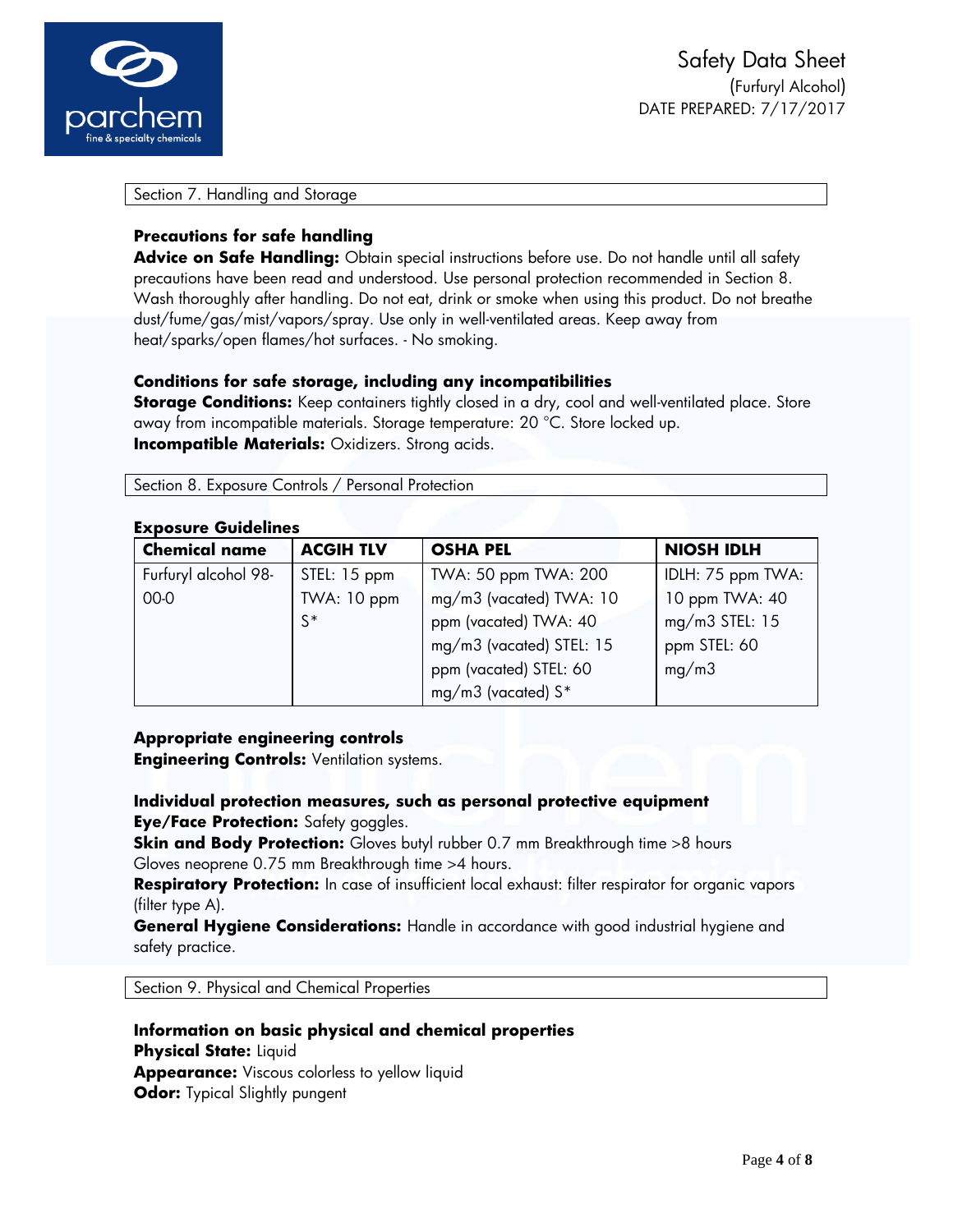

**Color:** Colorless to yellow **Odor Threshold:** 33 mg/m<sup>3</sup> **pH (30% Solution):** 4 - 6 **Melting Point/Freezing Point:** -15°C / 5°F **Boiling Point/Boiling Range:** 170°C / 338°F **Flash Point (Tag Closed Cup):** 65°C / 149°F **Evaporation Rate:** 443 (Ether = 1) **Flammability (Solid, Gas):** n/a-liquid **Upper Flammability Limits** 16.3% **Lower Flammability Limit:** 1.8% **Vapor Pressure:** 0.53 hPa **Vapor Density:** 3.38 (Air=1) **Specific Gravity:** 1.13 (1=Water) **Water Solubility:** Completely soluble **Solubility in other solvents:** Good solubility in fat Miscible in solvents (ethanol, ether, chloroform, methanol, 1-propanol, iso-amylalcohol, ethyl acetate) **Partition Coefficient:** Log K 0.28 **Auto-ignition Temperature:** 491°C / 916°F **Decomposition Temperature:** Not applicable **Kinematic Viscosity:** Not determined **Dynamic Viscosity:** 4.62 mPa s **Explosive Properties:** Not an explosive **Oxidizing Properties:** None **Additional Information:** Heat of combustion: 26000 kJ/kg

Section 10. Stability and Reactivity

**Reactivity:** Not reactive under normal conditions.

**Chemical Stability:** Stable under normal conditions. Discolors on exposure to light. Unstable in water.

**Possibility of Hazardous Reactions:** Exothermic polymerization with explosive violence in the presence of (strong) acids. Reacts violently with oxidants.

**Conditions to Avoid:** Contact with air. Light.

**Incompatible Materials: Oxidizers. Strong acids.** 

**Hazardous Decomposition Products:** Carbon oxides. Low molecular weight hydrocarbons.

Section 11. Toxicological Information

# **Information on likely routes of exposure Product Information**

**Eye Contact:** Causes serious eye irritation. **Skin Contact:** Harmful in contact with skin. **Inhalation:** Toxic if inhaled. **Ingestion:** Harmful if swallowed.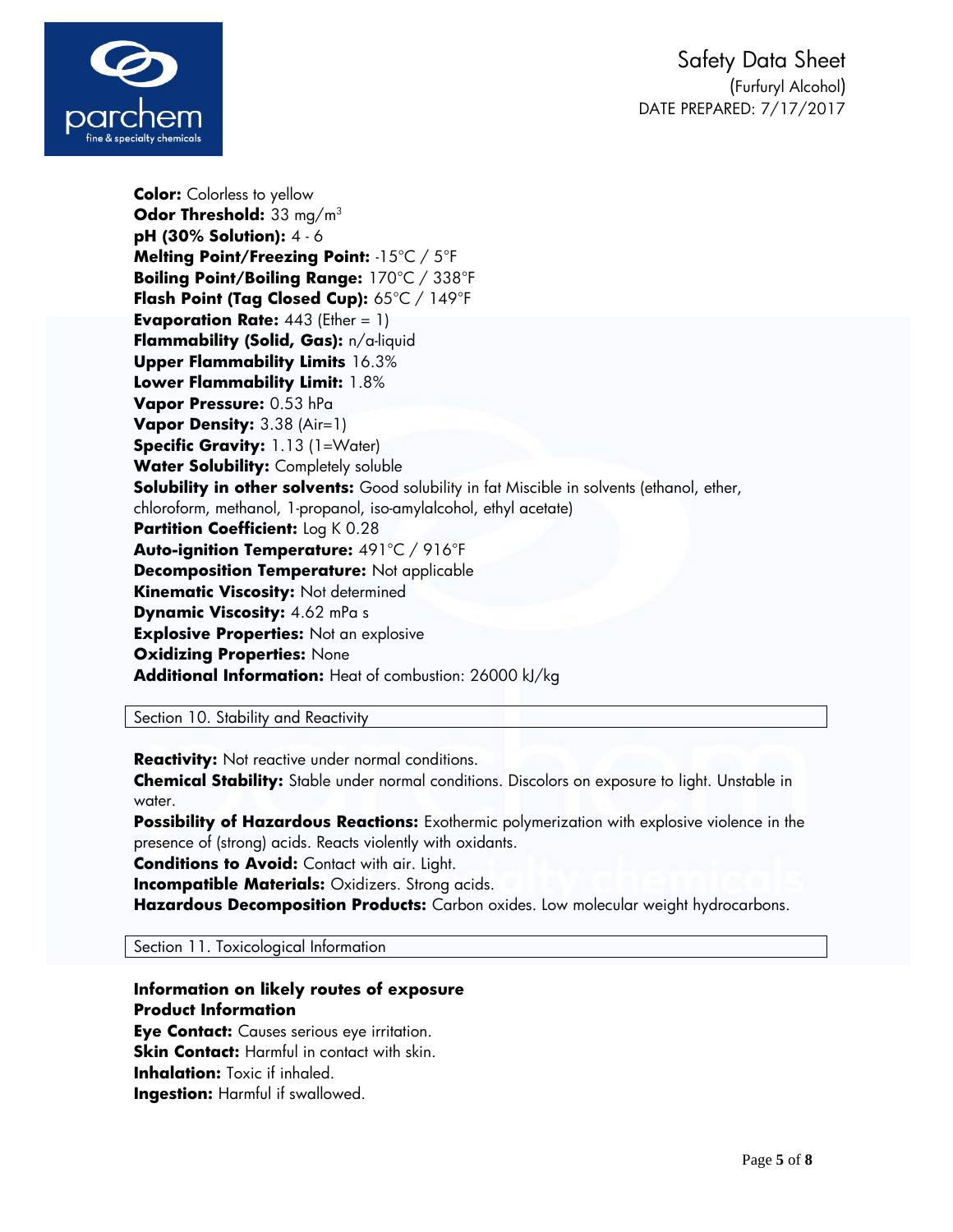

# **Component Information**

| <b>Chemical name</b> | Oral LD50                   | <b>Dermal LD50</b>   | <b>Inhalation LC50</b> |
|----------------------|-----------------------------|----------------------|------------------------|
| Furfuryl alcohol     | $177 \text{ mg/kg}$ (Rat) = | 3825 mg/kg (Rat) =   | 233 ppm (Rat) 4 h      |
| CAS: 98-00-0         | 110 mg/kg (Rat)             | 657 mg/kg (Rabbit) = |                        |
|                      |                             | 400 mg/kg (Rabbit)   |                        |

# **Information on physical, chemical and toxicological effects**

**Symptoms:** Please see section 4 of this SDS for symptoms.

# **Delayed and immediate effects as well as chronic effects from short and long-term exposure**

**Carcinogenicity:** Suspected of causing cancer.

**STOT - single exposure:** May cause respiratory irritation. May cause drowsiness or dizziness. **STOT - repeated exposure:** May cause damage to organs through prolonged or repeated exposure.

## **Numerical measures of toxicity:** Not determined

Section 12. Ecological Information

| <b>Chemical</b>  | Algae/aquatic | <b>Fish</b> | <b>Toxicity to</b> | <b>Crustacea</b> |
|------------------|---------------|-------------|--------------------|------------------|
| name             | plants        |             | microorganisms     |                  |
| Furfuryl alcohol |               | 32:96 h     |                    | 328:24h          |
| 98-00-0          |               | Pimephales  |                    | Daphnia          |
|                  |               | promelas    |                    | magna mg/L       |
|                  |               | mg/L LC50   |                    | <b>EC50</b>      |
|                  |               | static      |                    |                  |

### **Ecotoxicity:** Harmful to aquatic life with long lasting effects.

**Persistence/Degradability:** Readily biodegradable. Oxygen demand: Biological (5 days) in gO2/g (BOD5) 0.81 Chemical in gO2/g (COD) 1.75 BOD5 : COD 0.46.

**Bioaccumulation:** BCF (Bioconcentration factor) 0.96. **Mobility:** Highly mobile Adsorption coefficient (Koc) solid phase/liquid phase 34 **Other Adverse Effects:** Not determined

Section 13. Disposal Considerations

**Waste Treatment Methods:** Dispose of product and contaminated packaging in accordance with all local, state, and federal environmental control regulations.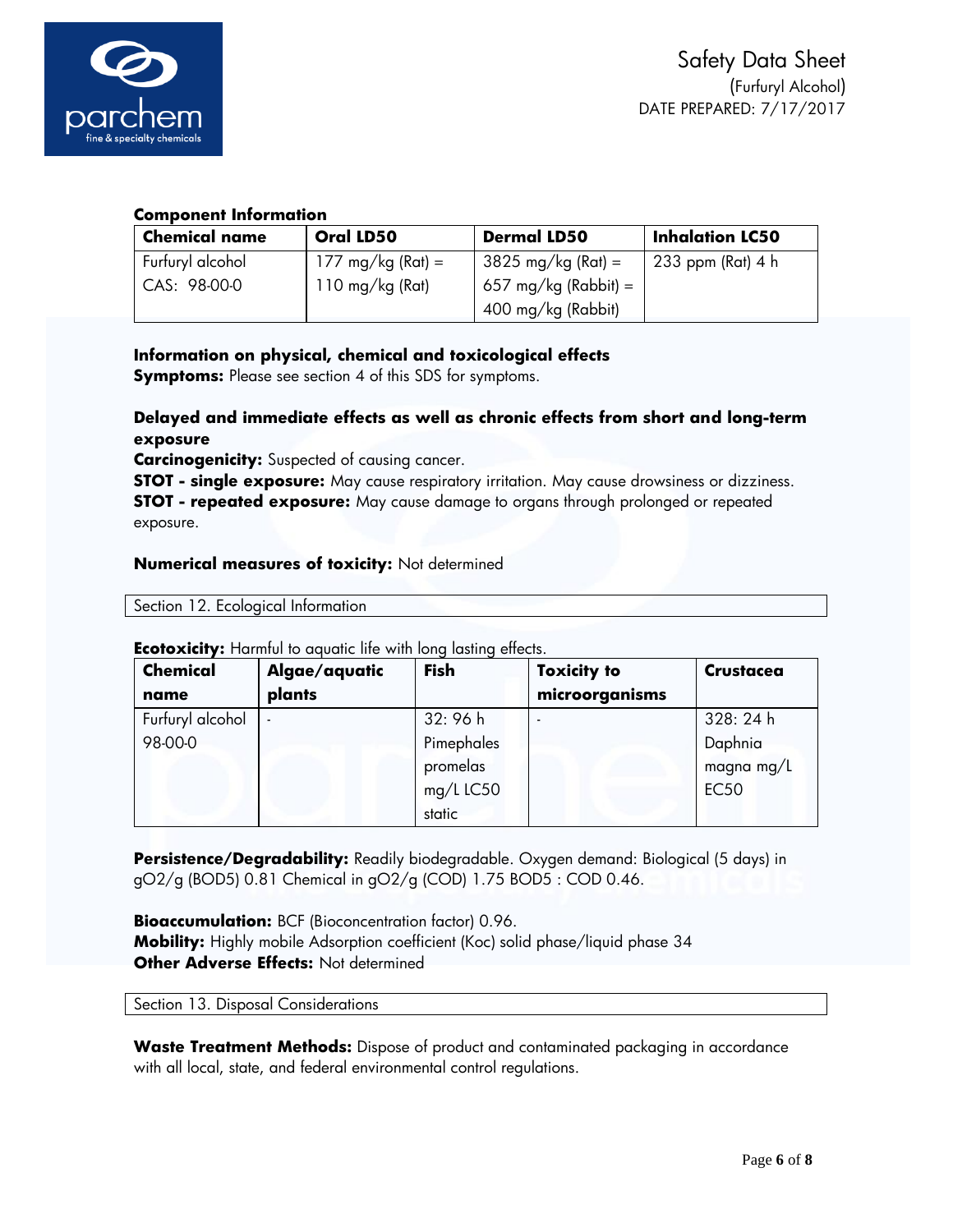

Section 14. Transport Information

**Note:** Please see current shipping paper for most up to date shipping information, including exemptions and special circumstances.

### **DOT**

**UN/ID No:** UN2874 **Proper Shipping Name:** Furfuryl alcohol **Hazard Class:** 6.1 **Packing Group:** III

## **IATA**

**UN/ID No:** UN2874 **Proper Shipping Name:** Furfuryl alcohol **Hazard Class:** 6.1 **Packing Group:** III

#### **IMDG**

**UN/ID No:** UN2874 **Proper Shipping Name: Furfuryl alcohol Hazard Class:** 6.1 **Packing Group:** III

Section 15. Regulatory Information

#### **International Inventories**

| <b>Chemical</b><br>name | <b>TSCA</b> | <b>DSL</b> | <b>EINECS</b> | <b>ENCS</b> | <b>IECSC</b> | <b>KECL</b> | <b>PICCS</b> | <b>AICS</b> |
|-------------------------|-------------|------------|---------------|-------------|--------------|-------------|--------------|-------------|
|                         | Present     |            | Present       | Present     |              | Present     |              |             |

### **Legend**

**TSCA:** United States Toxic Substances Control Act Section 8(b) Inventory **DSL/NDSL:** Canadian Domestic Substances List/Non-Domestic Substances List **EINECS/ELINCS:** European Inventory of Existing Chemical Substances/European List of Notified Chemical Substances **ENCS:** Japan Existing and New Chemical Substances **IECSC:** China Inventory of Existing Chemical Substances **KECL:** Korean Existing and Evaluated Chemical Substances **PICCS:** Philippines Inventory of Chemicals and Chemical Substances **AICS:** Australian Inventory of Chemical Substances **US Federal Regulations**

**SARA 313:** Not determined